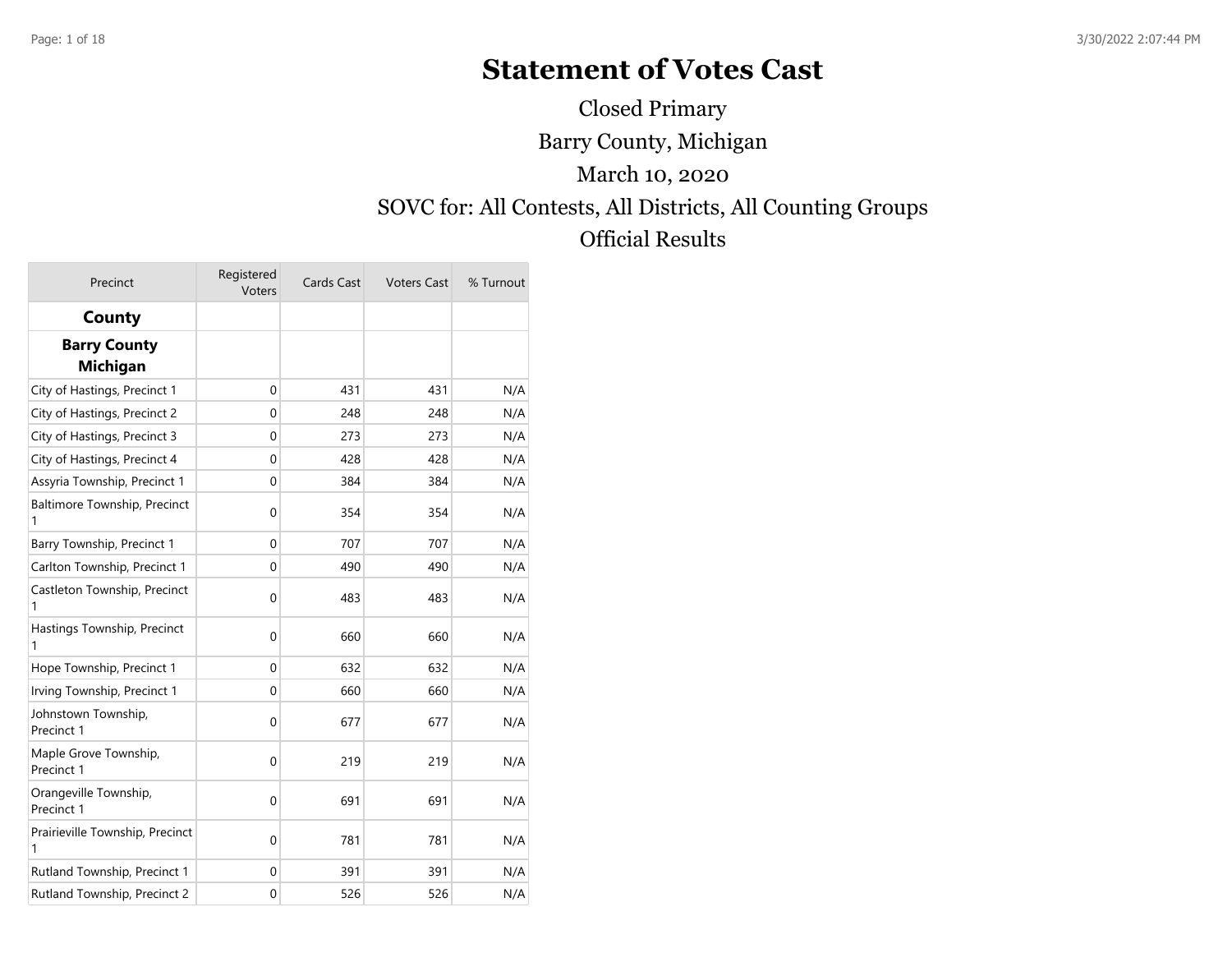| Precinct                               | Registered<br><b>Voters</b> | Cards Cast | <b>Voters Cast</b> | % Turnout |
|----------------------------------------|-----------------------------|------------|--------------------|-----------|
| Thornapple Township,<br>Precinct 1     | $\Omega$                    | 540        | 540                | N/A       |
| Thornapple Township,<br>Precinct 2     | $\mathbf 0$                 | 417        | 417                | N/A       |
| Thornapple Township,<br>Precinct 3     | 0                           | 646        | 646                | N/A       |
| Woodland Township,<br>Precinct 1       | $\Omega$                    | 400        | 400                | N/A       |
| Yankee Springs Township,<br>Precinct 1 | $\Omega$                    | 598        | 598                | N/A       |
| Yankee Springs Township,<br>Precinct 2 | $\Omega$                    | 512        | 512                | N/A       |
| Barry County Michigan -<br>Total       | $\mathbf 0$                 | 12,148     | 12,148             | N/A       |
| <b>Cumulative</b>                      |                             |            |                    |           |
| Cumulative                             | 0                           | 0          | 0                  | N/A       |
| Cumulative - Total                     | $\Omega$                    | 0          | 0                  | N/A       |
| County - Total                         | 0                           | 12,148     | 12,148             | N/A       |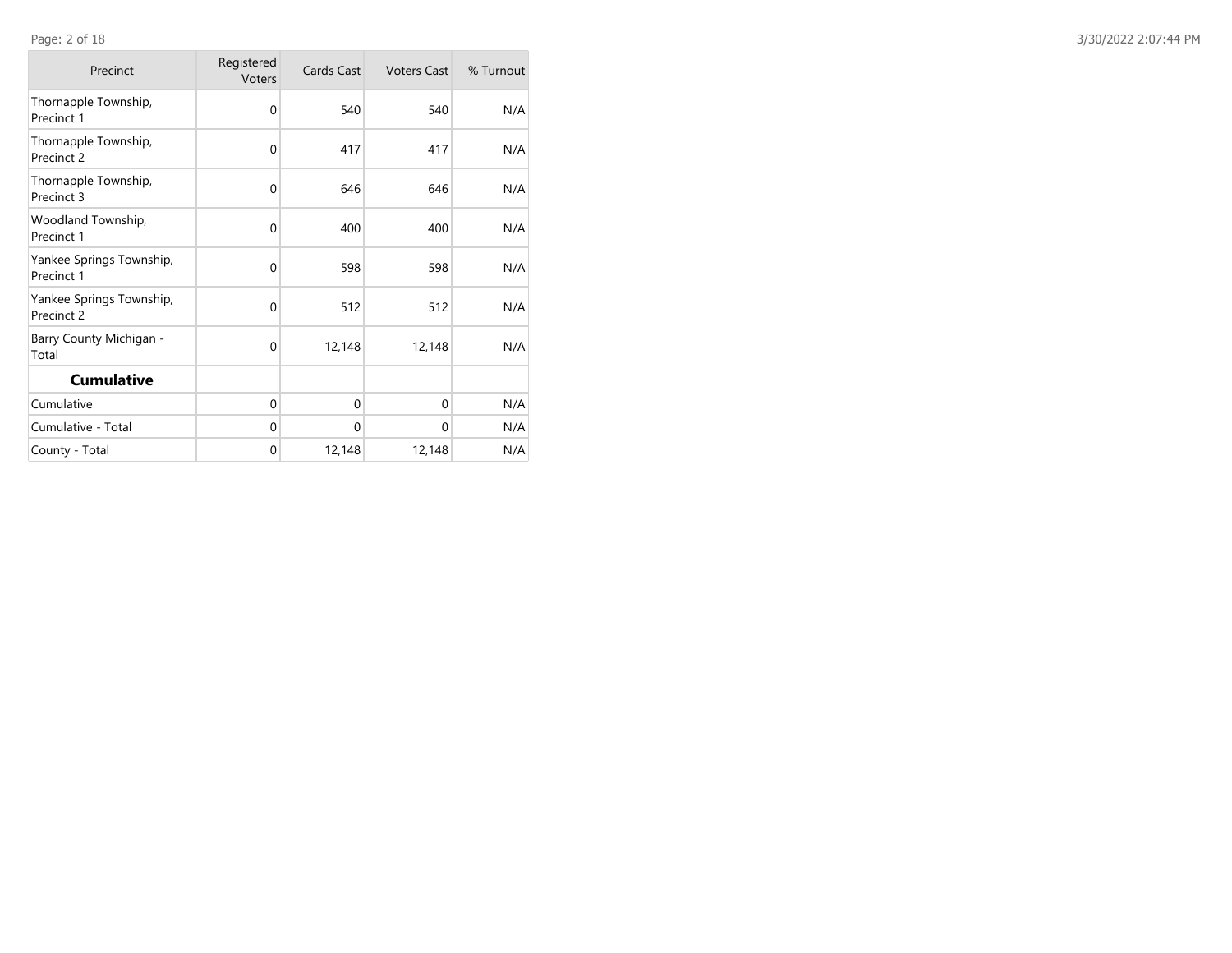### **President of the United States (DEM) (Vote for 1) DEM**

| Precinct                             | imes Cas | egistere |
|--------------------------------------|----------|----------|
| County                               |          |          |
| <b>Barry County Michigan</b>         |          |          |
| City of Hastings, Precinct 1         | 258      | 0        |
| City of Hastings, Precinct 2         | 169      | 0        |
| City of Hastings, Precinct 3         | 167      | 0        |
| City of Hastings, Precinct 4         | 286      | 0        |
| Assyria Township, Precinct 1         | 157      | 0        |
| Baltimore Township, Precinct         | 177      | 0        |
| Barry Township, Precinct 1           | 383      | 0        |
| Carlton Township, Precinct 1         | 226      | 0        |
| Castleton Township, Precinct<br>1    | 269      | 0        |
| Hastings Township, Precinct          | 348      | 0        |
| Hope Township, Precinct 1            | 364      | 0        |
| Irving Township, Precinct 1          | 332      | 0        |
| Johnstown Township,<br>Precinct 1    | 339      | 0        |
| Maple Grove Township,<br>Precinct 1  | 101      | 0        |
| Orangeville Township,<br>Precinct 1  | 352      | 0        |
| Prairieville Township, Precinct<br>1 | 484      | 0        |
| Rutland Township, Precinct 1         | 224      | 0        |
| Rutland Township, Precinct 2         | 312      | 0        |
| Thornapple Township,<br>Precinct 1   | 261      | 0        |
| Thornapple Township,<br>Precinct 2   | 197      | 0        |
| Thornapple Township,<br>Precinct 3   | 409      | 0        |

| Precinct                             | Michael Bennet<br>(DEM) | Joe Biden<br>(DEM) |
|--------------------------------------|-------------------------|--------------------|
| County                               |                         |                    |
| <b>Barry County Michigan</b>         |                         |                    |
| City of Hastings, Precinct 1         | $\Omega$                | 145                |
| City of Hastings, Precinct 2         | 1                       | 87                 |
| City of Hastings, Precinct 3         | $\mathbf{0}$            | 61                 |
| City of Hastings, Precinct 4         | 0                       | 153                |
| Assyria Township, Precinct 1         | $\Omega$                | 73                 |
| Baltimore Township, Precinct<br>1    | 0                       | 94                 |
| Barry Township, Precinct 1           | 0                       | 207                |
| Carlton Township, Precinct 1         | 0                       | 132                |
| Castleton Township, Precinct<br>1    | 1                       | 127                |
| Hastings Township, Precinct<br>1     | 0                       | 186                |
| Hope Township, Precinct 1            | 0                       | 187                |
| Irving Township, Precinct 1          | 1                       | 181                |
| Johnstown Township,<br>Precinct 1    | 0                       | 174                |
| Maple Grove Township,<br>Precinct 1  | $\Omega$                | 61                 |
| Orangeville Township,<br>Precinct 1  | 0                       | 176                |
| Prairieville Township, Precinct<br>1 | 0                       | 277                |
| Rutland Township, Precinct 1         | $\Omega$                | 114                |
| Rutland Township, Precinct 2         | 1                       | 155                |
| Thornapple Township,<br>Precinct 1   | 0                       | 145                |
| Thornapple Township,<br>Precinct 2   | 1                       | 116                |
| Thornapple Township,<br>Precinct 3   | 0                       | 164                |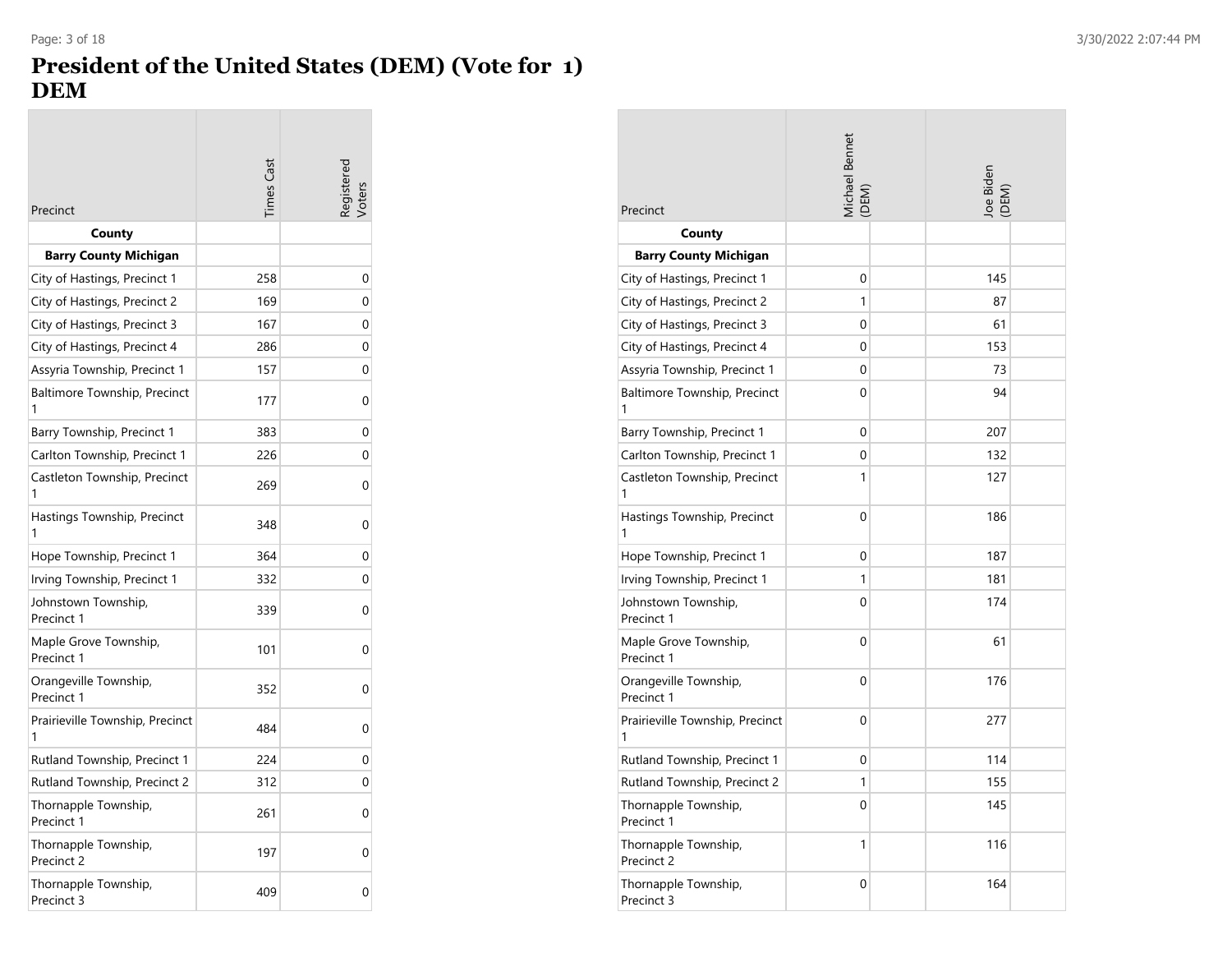| Precinct                             | Michael R.<br>Bloomberg<br>(DEM) | Cory Booker<br>(DEM) | Pete Buttigieg<br>(DEM) | Julián Castro<br>(DEM) | John Delaney<br>(DEM) | Tulsi Gabbard<br>(DEM) | Amy Klobuchar<br>(DEM) |
|--------------------------------------|----------------------------------|----------------------|-------------------------|------------------------|-----------------------|------------------------|------------------------|
| County                               |                                  |                      |                         |                        |                       |                        |                        |
| <b>Barry County Michigan</b>         |                                  |                      |                         |                        |                       |                        |                        |
| City of Hastings, Precinct 1         | 25                               | $\mathbf{1}$         | $\mathbf{1}$            | $\pmb{0}$              | $\mathbf 0$           | $\boldsymbol{0}$       | $\sqrt{2}$             |
| City of Hastings, Precinct 2         | $\overline{1}$                   | $\boldsymbol{0}$     | $\mathbf{1}$            | $\pmb{0}$              | $\pmb{0}$             | $\overline{4}$         | $\mathbf 0$            |
| City of Hastings, Precinct 3         | 10                               | $\overline{0}$       | $\mathbf 0$             | $\mathbf 0$            | $\mathbf 0$           | 3                      | $\overline{c}$         |
| City of Hastings, Precinct 4         | 14                               | $\overline{0}$       | $\mathbf{1}$            | $\pmb{0}$              | $\mathbf 0$           | 6                      | 3                      |
| Assyria Township, Precinct 1         | 6                                | $\overline{0}$       | $\overline{4}$          | $\mathbf{0}$           | $\mathbf 0$           | 0                      | 3                      |
| Baltimore Township, Precinct         | $10\,$                           |                      | 3                       | $\pmb{0}$              | $\mathbf 0$           | $\overline{c}$         | $\mathbf 0$            |
| Barry Township, Precinct 1           | 19                               | $\boldsymbol{0}$     | $\mathbf 0$             | $\mathbf 0$            | $\mathbf{1}$          | $\mathsf 3$            | 6                      |
| Carlton Township, Precinct 1         | 11                               | $\mathbf{1}$         | $\mathbf{1}$            | $\pmb{0}$              | $\mathbf 0$           | 3                      | $\mathbf{1}$           |
| Castleton Township, Precinct         | 13                               | $\mathbf{1}$         | 5 <sup>1</sup>          | $\mathbf{0}$           | $\mathbf 0$           | $\overline{c}$         | 4                      |
| Hastings Township, Precinct          | 18                               | $\mathbf 0$          | $\overline{c}$          | $\mathbf 0$            | $\pmb{0}$             | $\mathbf 0$            | $\mathbf{1}$           |
| Hope Township, Precinct 1            | 29                               | $\boldsymbol{0}$     | $\bf 8$                 | $\mathbf 0$            | $\mathbf 0$           | $\mathbf{1}$           | 4                      |
| Irving Township, Precinct 1          | $10\,$                           | $\mathbf{1}$         | $\overline{3}$          | $\mathbf 0$            | $\pmb{0}$             | 4                      | 3                      |
| Johnstown Township,<br>Precinct 1    | 22                               | $\Omega$             | 9                       | $\Omega$               | $\mathbf 0$           | 4                      | 2                      |
| Maple Grove Township,<br>Precinct 1  | 6                                | $\mathbf 0$          | $\overline{3}$          | $\mathbf 0$            | $\mathbf 0$           | $\mathbf{1}$           | $\mathbf{1}$           |
| Orangeville Township,<br>Precinct 1  | 34                               | $\mathbf{1}$         | 4                       | $\pmb{0}$              | $\mathbf 0$           | 3                      | 2                      |
| Prairieville Township, Precinct<br>1 | 21                               | $\overline{0}$       | $\overline{9}$          | $\mathbf{0}$           | $\mathbf 0$           | $\mathbf{1}$           | $\overline{3}$         |
| Rutland Township, Precinct 1         | 13                               | $\overline{0}$       | 4                       | $\mathbf 0$            | $\mathbf 0$           | $\overline{0}$         | 3                      |
| Rutland Township, Precinct 2         | 12                               | $\overline{0}$       | 5                       | $\pmb{0}$              | $\mathbf 0$           | $\overline{c}$         | 5                      |
| Thornapple Township,<br>Precinct 1   | $\overline{7}$                   | $\Omega$             | $\overline{2}$          | $\Omega$               | $\mathbf 0$           | Δ                      | ⊿                      |
| Thornapple Township,<br>Precinct 2   | $\overline{7}$                   | $\Omega$             | $\overline{2}$          | $\mathbf 0$            | $\pmb{0}$             | 0                      | $\mathbf{1}$           |
| Thornapple Township,<br>Precinct 3   | 13                               | $\Omega$             | 4                       | $\mathbf 0$            | $\mathbf{0}$          | $\overline{c}$         | 3                      |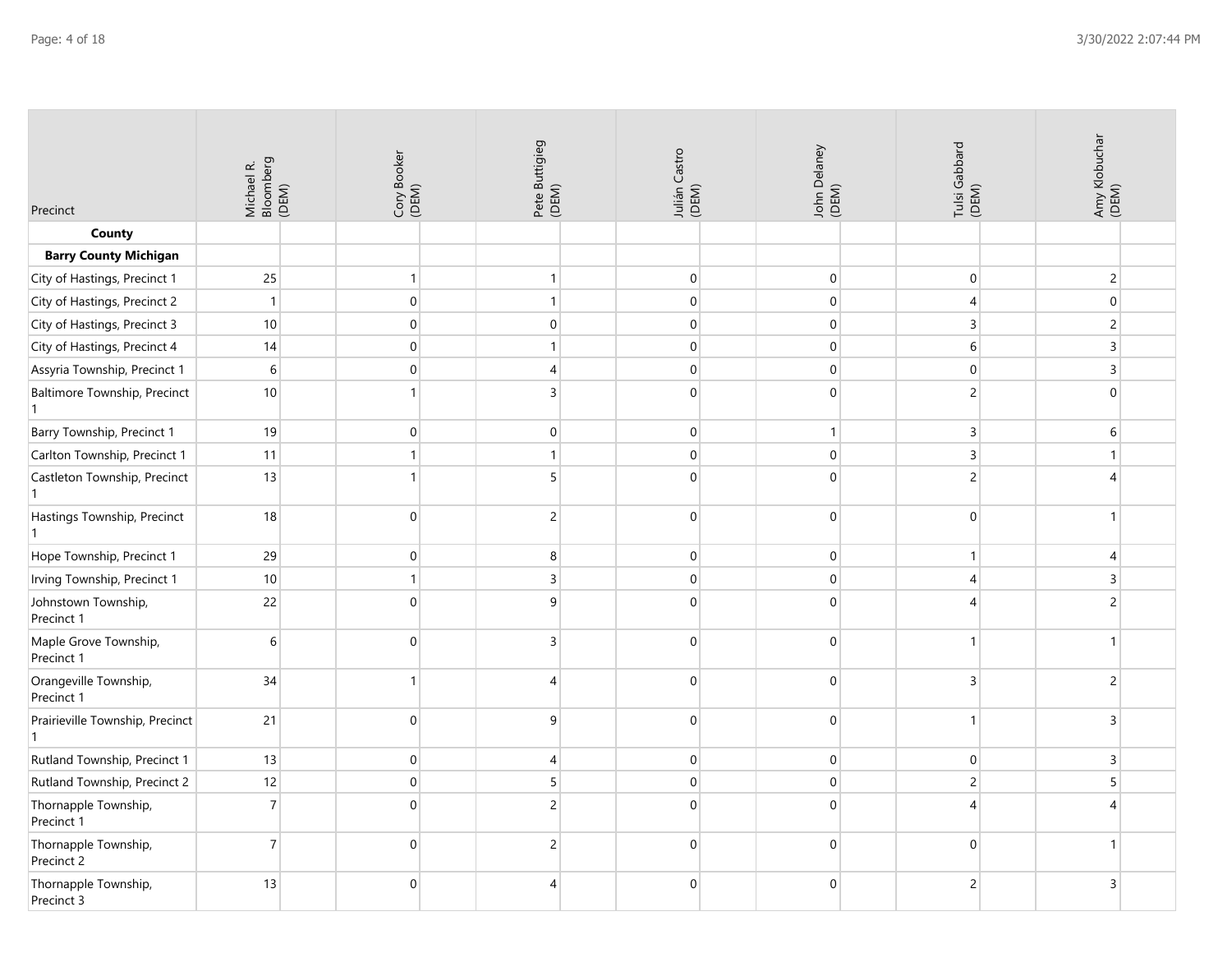| Precinct                                     | Bernie Sanders<br>(DEM) | Joe Sestak<br>(DEM) | Tom Steyer<br>(DEM) | Elizabeth Warren<br>(DEM) | Marianne<br>Williamson<br>(DEM) | Andrew Yang<br>(DEM) | Uncommitted<br>(DEM) |
|----------------------------------------------|-------------------------|---------------------|---------------------|---------------------------|---------------------------------|----------------------|----------------------|
| County                                       |                         |                     |                     |                           |                                 |                      |                      |
| <b>Barry County Michigan</b>                 |                         |                     |                     |                           |                                 |                      |                      |
| City of Hastings, Precinct 1                 | 77                      | $\pmb{0}$           | $\overline{2}$      | 4                         | $\mathbf 0$                     | $\pmb{0}$            | $\mathbf 0$          |
| City of Hastings, Precinct 2                 | 72                      | $\boldsymbol{0}$    | $\overline{0}$      | $\mathsf 3$               | $\mathbf 0$                     | $\mathbf 0$          | $\overline{0}$       |
| City of Hastings, Precinct 3                 | 83                      | $\overline{0}$      | $\overline{0}$      | $\overline{4}$            | $\mathbf 0$                     | $\mathbf{1}$         | $2 \mid$             |
| City of Hastings, Precinct 4                 | 105                     | $\overline{0}$      | $\mathbf{1}$        | $\overline{3}$            | $\,0\,$                         | $\boldsymbol{0}$     | $\overline{0}$       |
| Assyria Township, Precinct 1                 | 61                      | $\overline{0}$      | $\mathbf{1}$        | $\overline{c}$            | $\boldsymbol{0}$                | $\mathbf 0$          | 5                    |
| Baltimore Township, Precinct<br>$\mathbf{1}$ | 63                      | $\Omega$            | $\overline{2}$      | $\mathbf{0}$              | $\pmb{0}$                       | $\Omega$             | $\overline{c}$       |
| Barry Township, Precinct 1                   | 137                     | $\overline{0}$      | $\overline{0}$      | $\overline{3}$            | $\mathbf 0$                     | $\mathbf 0$          | $\overline{4}$       |
| Carlton Township, Precinct 1                 | 73                      | $\boldsymbol{0}$    | $\boldsymbol{0}$    | $\mathbf{1}$              | $\,0\,$                         | $\pmb{0}$            | $\overline{c}$       |
| Castleton Township, Precinct<br>$\mathbf{1}$ | 101                     | $\mathbf{1}$        | $\boldsymbol{0}$    | $\overline{7}$            | $\pmb{0}$                       |                      | 5                    |
| Hastings Township, Precinct                  | 126                     |                     | $\boldsymbol{0}$    | 6                         | $\mathbf 0$                     | $\mathbf 0$          | 6                    |
| Hope Township, Precinct 1                    | 113                     | $\mathbf{1}$        | $\boldsymbol{0}$    | 10                        | $\mathbf 0$                     | $\mathbf{1}$         | 8                    |
| Irving Township, Precinct 1                  | 123                     | $\pmb{0}$           | $\overline{0}$      | $\overline{c}$            | $\boldsymbol{0}$                | 0                    | $\mathbf{1}$         |
| Johnstown Township,<br>Precinct 1            | 114                     | $\mathbf{0}$        | $\overline{0}$      | $\mathbf 0$               | $\mathbf 0$                     |                      | 12                   |
| Maple Grove Township,<br>Precinct 1          | 24                      | $\mathbf{0}$        | $\overline{2}$      | $\mathbf 0$               | $\mathbf 0$                     | $\mathbf 0$          | $\overline{3}$       |
| Orangeville Township,<br>Precinct 1          | 114                     | $\overline{0}$      | 1                   | $\overline{7}$            | $\mathbf 0$                     | $\overline{c}$       | $\overline{7}$       |
| Prairieville Township, Precinct<br>1         | 161                     | $\mathbf{0}$        | 1                   | 11                        | $\mathbf 0$                     | $\mathbf 0$          | $\mathbf{0}$         |
| Rutland Township, Precinct 1                 | 81                      | $\overline{0}$      | $\boldsymbol{0}$    | $\mathsf{3}$              | $\mathbf 0$                     | $\pmb{0}$            | 6                    |
| Rutland Township, Precinct 2                 | 107                     | $\overline{0}$      | $\overline{0}$      | 5                         | $\overline{c}$                  | $\mathbf 0$          | 11                   |
| Thornapple Township,<br>Precinct 1           | 93                      | $\mathbf{0}$        | 1                   | $\overline{c}$            | $\boldsymbol{0}$                | $\Omega$             | 3                    |
| Thornapple Township,<br>Precinct 2           | 67                      | $\mathbf{1}$        | $\overline{0}$      | $\mathbf 0$               | $\mathbf 0$                     | $\mathbf 0$          | $\mathbf{1}$         |
| Thornapple Township,<br>Precinct 3           | 205                     | $\mathbf{0}$        | $\mathbf{1}$        | 5                         | $\mathbf 0$                     | $\mathbf 0$          | 10                   |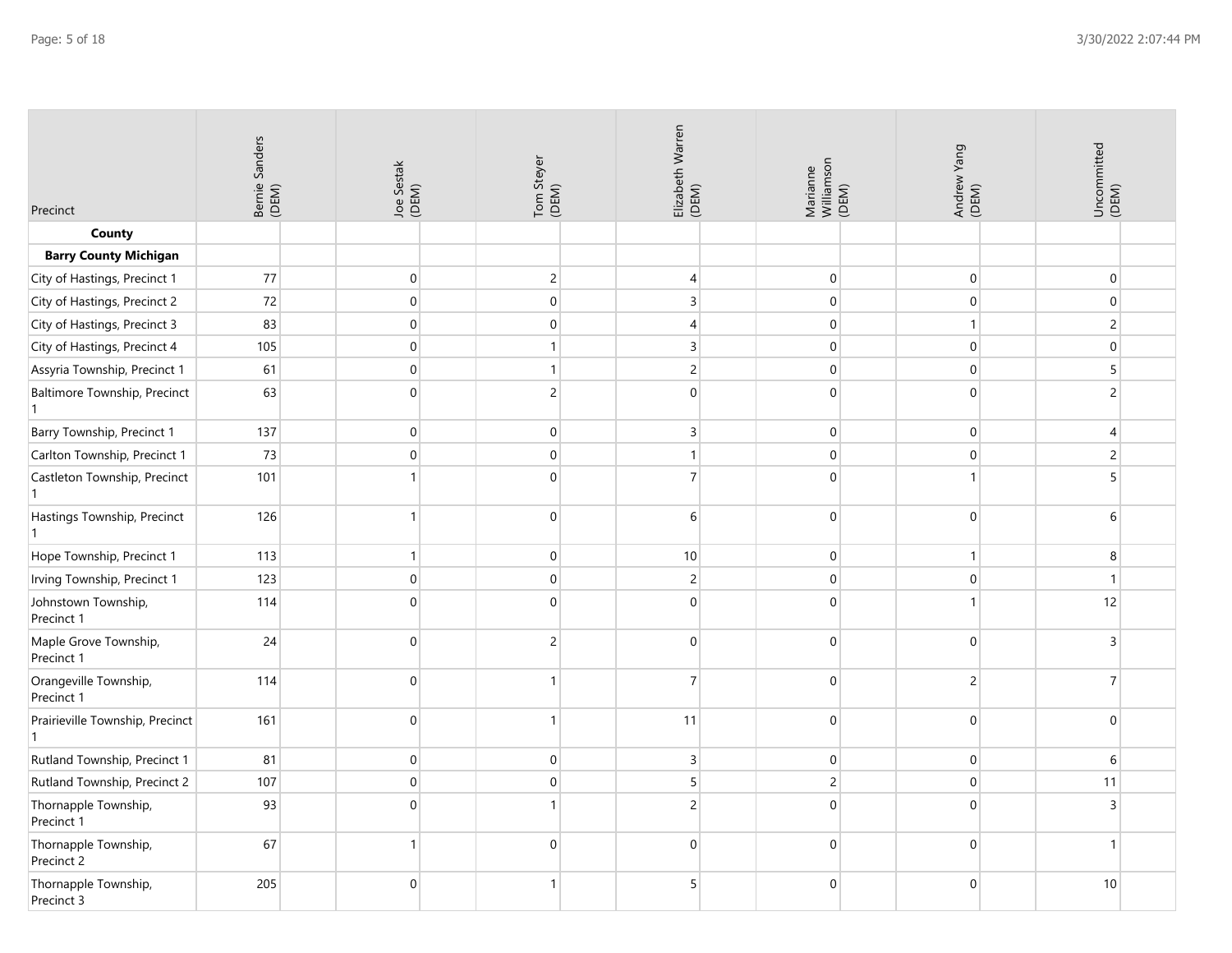| Precinct                             | <b>Total Vote:</b> | nresolve |
|--------------------------------------|--------------------|----------|
| County                               |                    |          |
| <b>Barry County Michigan</b>         |                    |          |
| City of Hastings, Precinct 1         | 257                | 0        |
| City of Hastings, Precinct 2         | 169                | 0        |
| City of Hastings, Precinct 3         | 166                | 0        |
| City of Hastings, Precinct 4         | 286                | 0        |
| Assyria Township, Precinct 1         | 155                | 2        |
| Baltimore Township, Precinct<br>1    | 177                | 0        |
| Barry Township, Precinct 1           | 380                | 0        |
| Carlton Township, Precinct 1         | 225                | 0        |
| Castleton Township, Precinct<br>1    | 268                | 0        |
| Hastings Township, Precinct<br>1     | 346                | 0        |
| Hope Township, Precinct 1            | 362                | 0        |
| Irving Township, Precinct 1          | 329                | 0        |
| Johnstown Township,<br>Precinct 1    | 338                | 0        |
| Maple Grove Township,<br>Precinct 1  | 101                | 0        |
| Orangeville Township,<br>Precinct 1  | 351                | 0        |
| Prairieville Township, Precinct<br>1 | 484                | 0        |
| Rutland Township, Precinct 1         | 224                | 0        |
| Rutland Township, Precinct 2         | 305                | 1        |
| Thornapple Township,<br>Precinct 1   | 261                | 0        |
| Thornapple Township,<br>Precinct 2   | 196                | 0        |
| Thornapple Township,<br>Precinct 3   | 407                | 0        |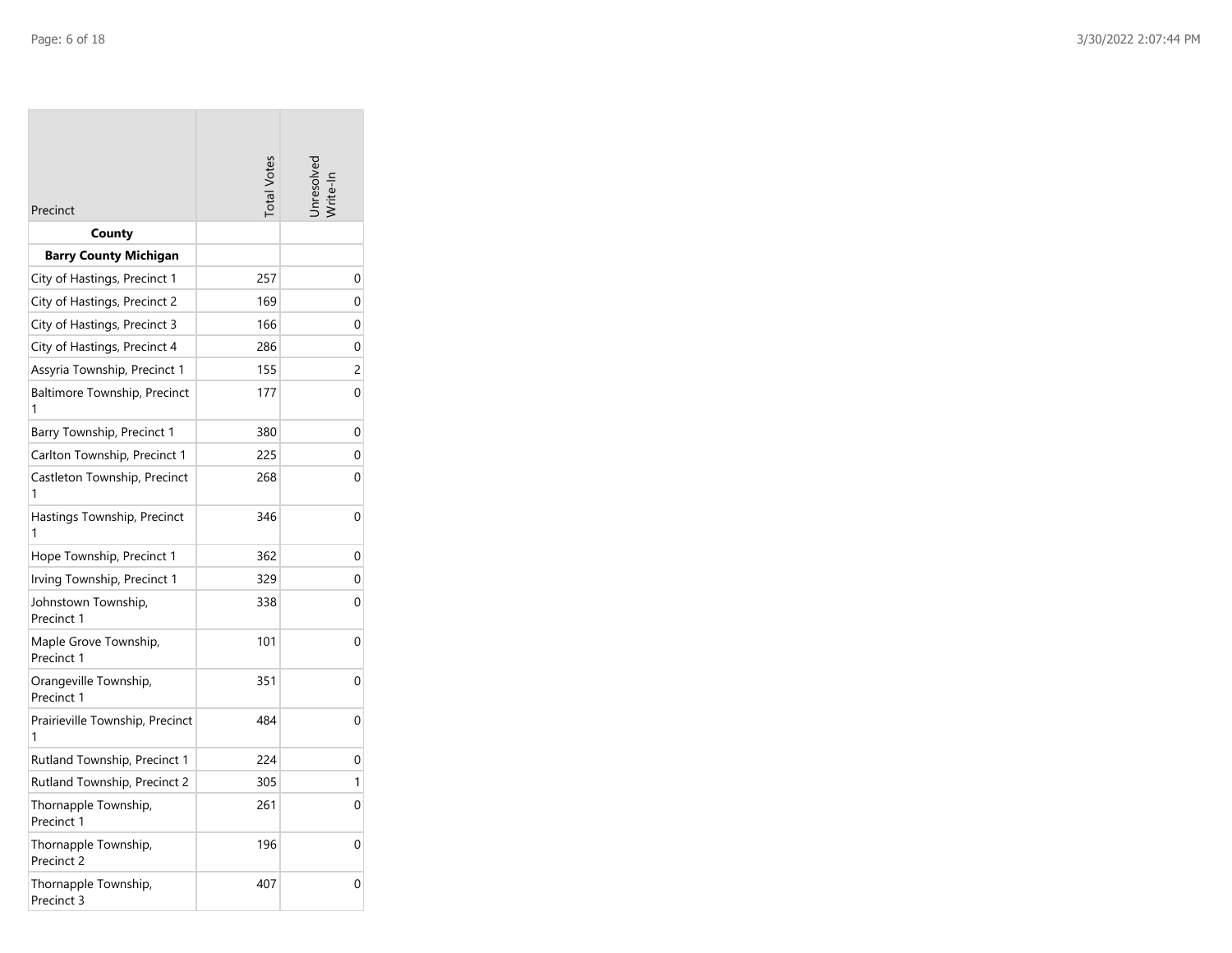**Contract** 

| Precinct                               | <b>Times Cast</b> | Registered<br>Voters |
|----------------------------------------|-------------------|----------------------|
| Woodland Township,<br>Precinct 1       | 190               | 0                    |
| Yankee Springs Township,<br>Precinct 1 | 291               | 0                    |
| Yankee Springs Township,<br>Precinct 2 | 254               | $\Omega$             |
| Barry County Michigan -<br>Total       | 6,550             | $\Omega$             |
| <b>Cumulative</b>                      |                   |                      |
| Cumulative                             | 0                 | 0                    |
| Cumulative - Total                     | 0                 | 0                    |
| County - Total                         | 6,550             | 0                    |

| Precinct                               | Michael Bennet<br>(DEM) | Joe Biden<br>(DEM) |
|----------------------------------------|-------------------------|--------------------|
| Woodland Township,<br>Precinct 1       | 0                       | 112                |
| Yankee Springs Township,<br>Precinct 1 | $\mathbf 0$             | 131                |
| Yankee Springs Township,<br>Precinct 2 | $\mathbf{1}$            | 159                |
| Barry County Michigan -<br>Total       | 6                       | 3,417              |
| <b>Cumulative</b>                      |                         |                    |
| Cumulative                             | 0                       | 0                  |
| Cumulative - Total                     | $\Omega$                | 0                  |
| County - Total                         | 6                       | 3,417              |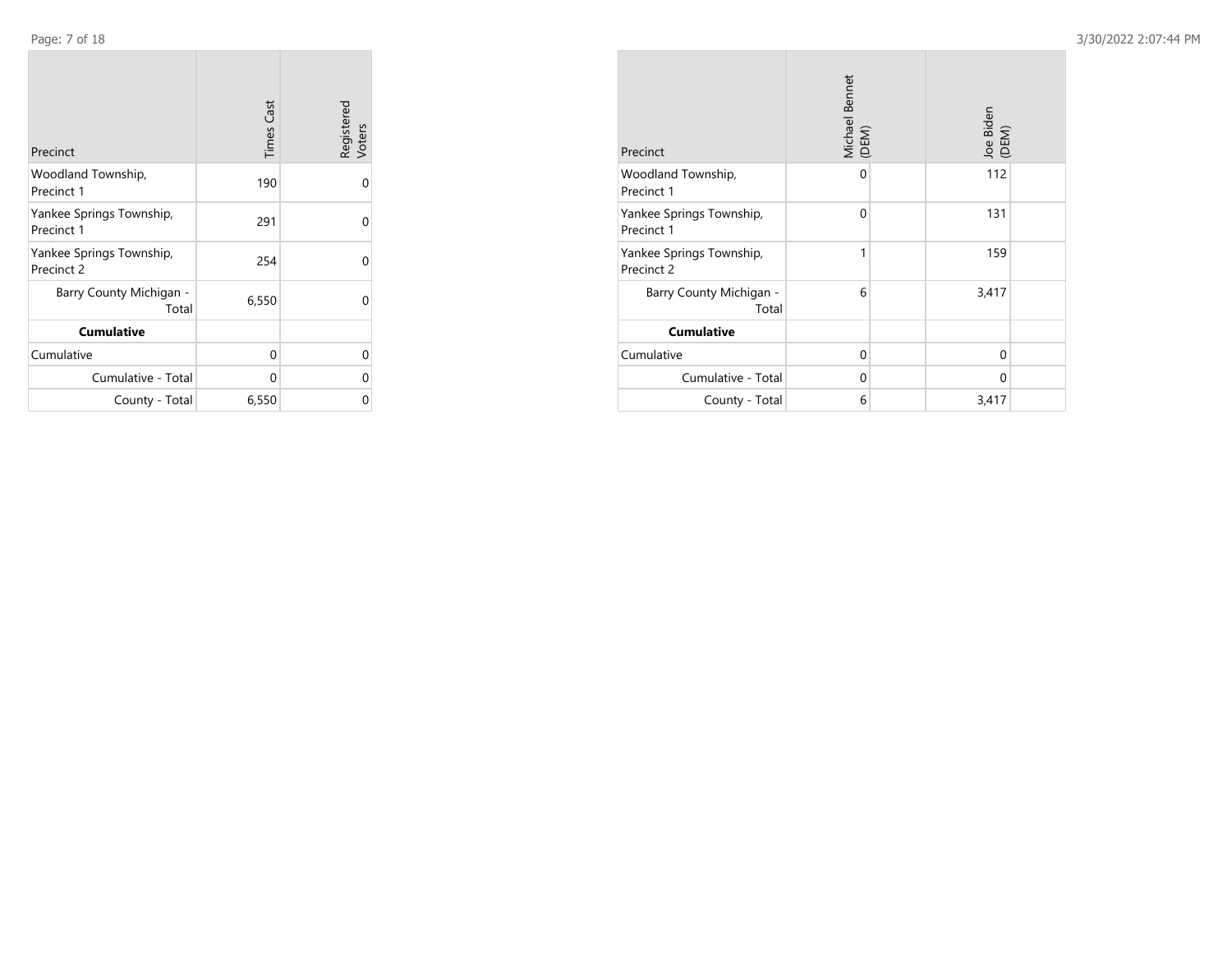| Page: 8 of 18 |  |  |  |  |
|---------------|--|--|--|--|
|---------------|--|--|--|--|

| Precinct                               | Michael R.<br>Bloomberg<br>(DEM) | Cory Booker<br>(DEM) | Pete Buttigieg<br>(DEM) | Castro<br>Julián<br>(DEM) | John Delaney<br>(DEM) | Tulsi Gabbard<br>(DEM) | Amy Klobuchar<br>(DEM) |  |
|----------------------------------------|----------------------------------|----------------------|-------------------------|---------------------------|-----------------------|------------------------|------------------------|--|
| Woodland Township,<br>Precinct 1       | 15                               | 0                    |                         |                           |                       |                        |                        |  |
| Yankee Springs Township,<br>Precinct 1 | 18                               | $\Omega$             | 9                       |                           | U                     |                        |                        |  |
| Yankee Springs Township,<br>Precinct 2 | 17                               | $\Omega$             |                         | U                         | $\Omega$              |                        |                        |  |
| Barry County Michigan -<br>Total       | 351                              | $6 \mid$             | 84                      | ∩                         |                       | 50                     | 57                     |  |
| Cumulative                             |                                  |                      |                         |                           |                       |                        |                        |  |
| Cumulative                             |                                  | 0                    | $\mathbf 0$             |                           | $\Omega$              |                        |                        |  |
| Cumulative - Total                     | $\cap$                           | $\Omega$             | $\mathbf{0}$            | 0                         | $\Omega$              | $\Omega$               |                        |  |
| County - Total                         | 351                              | 6                    | 84                      | 0                         |                       | 50                     | 57                     |  |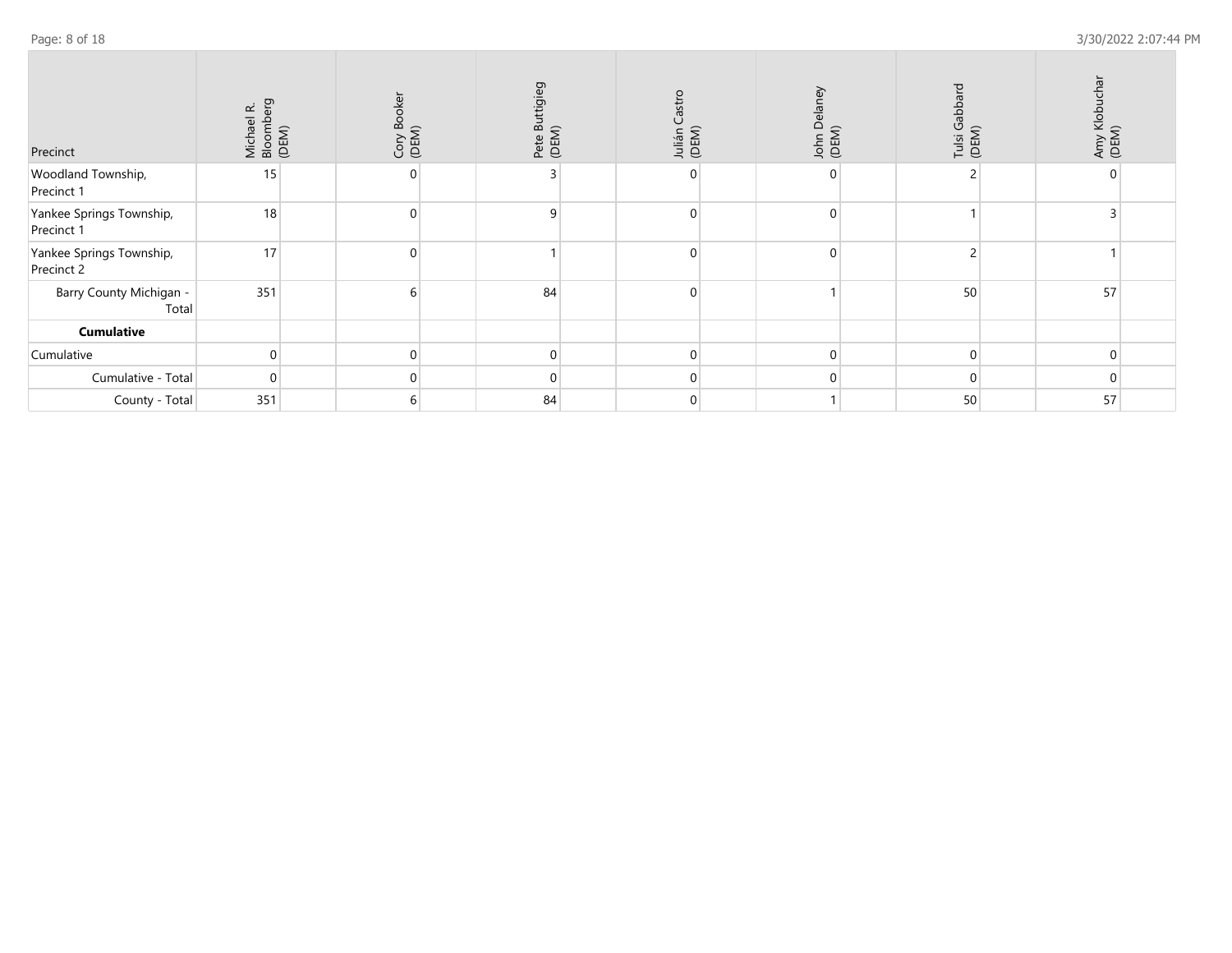| Precinct                               | Sanders<br>Bernie<br>(DEM) | Joe Sestak<br>(DEM) | Tom Ste<br>(DEM) | Elizabeth<br>(DEM) | Marianne<br>Williamson<br>(DEM) | Andrew Yang<br>(DEM) | Uncommitted<br>(DEM) |  |
|----------------------------------------|----------------------------|---------------------|------------------|--------------------|---------------------------------|----------------------|----------------------|--|
| Woodland Township,<br>Precinct 1       | 52                         | $\Omega$            | $\Omega$         |                    | 0                               |                      |                      |  |
| Yankee Springs Township,<br>Precinct 1 | 112                        | $\Omega$            | $\Omega$         |                    | 0                               |                      |                      |  |
| Yankee Springs Township,<br>Precinct 2 | 60                         | $\Omega$            |                  |                    | $\Omega$                        |                      |                      |  |
| Barry County Michigan -<br>Total       | 2,324                      | Δ                   | 13               | 98                 | 2                               | 8                    | 99                   |  |
| <b>Cumulative</b>                      |                            |                     |                  |                    |                                 |                      |                      |  |
| Cumulative                             |                            | $\overline{0}$      | $\mathbf 0$      |                    | $\mathbf 0$                     | $\mathbf 0$          |                      |  |
| Cumulative - Total                     | $\cap$                     | $\Omega$            | $\Omega$         |                    | $\Omega$                        | $\mathbf{0}$         |                      |  |
| County - Total                         | 2,324                      |                     | 13               | 98                 | 2                               | 8                    | 99                   |  |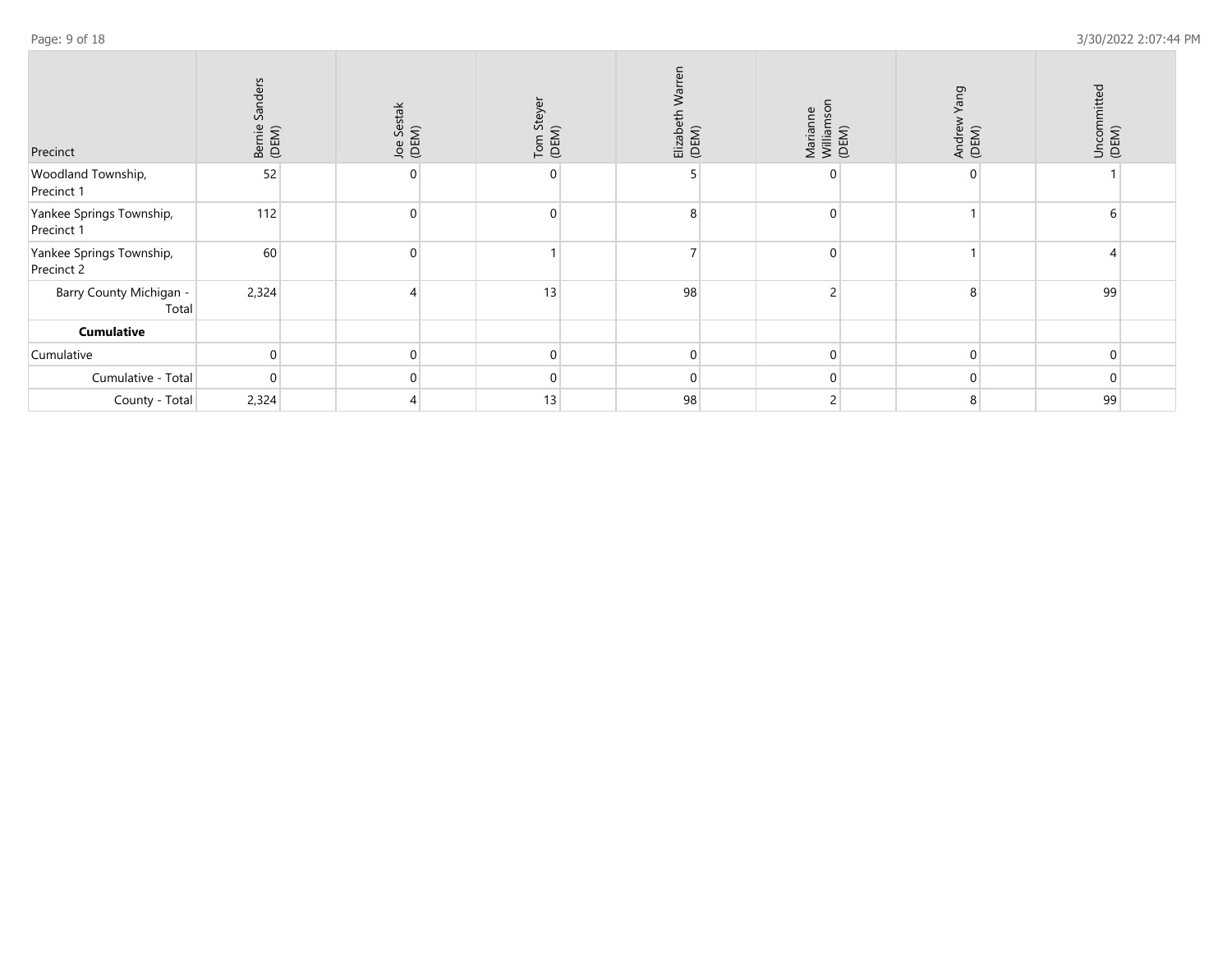**COL** 

| Precinct                               | <b>Total Votes</b> | Unresolved<br>Write-In |
|----------------------------------------|--------------------|------------------------|
| Woodland Township,<br>Precinct 1       | 190                | 0                      |
| Yankee Springs Township,<br>Precinct 1 | 289                | $\Omega$               |
| Yankee Springs Township,<br>Precinct 2 | 254                | 0                      |
| Barry County Michigan -<br>Total       | 6,520              | 3                      |
| <b>Cumulative</b>                      |                    |                        |
| Cumulative                             | 0                  | 0                      |
| Cumulative - Total                     | 0                  | 0                      |
| County - Total                         | 6,520              | 3                      |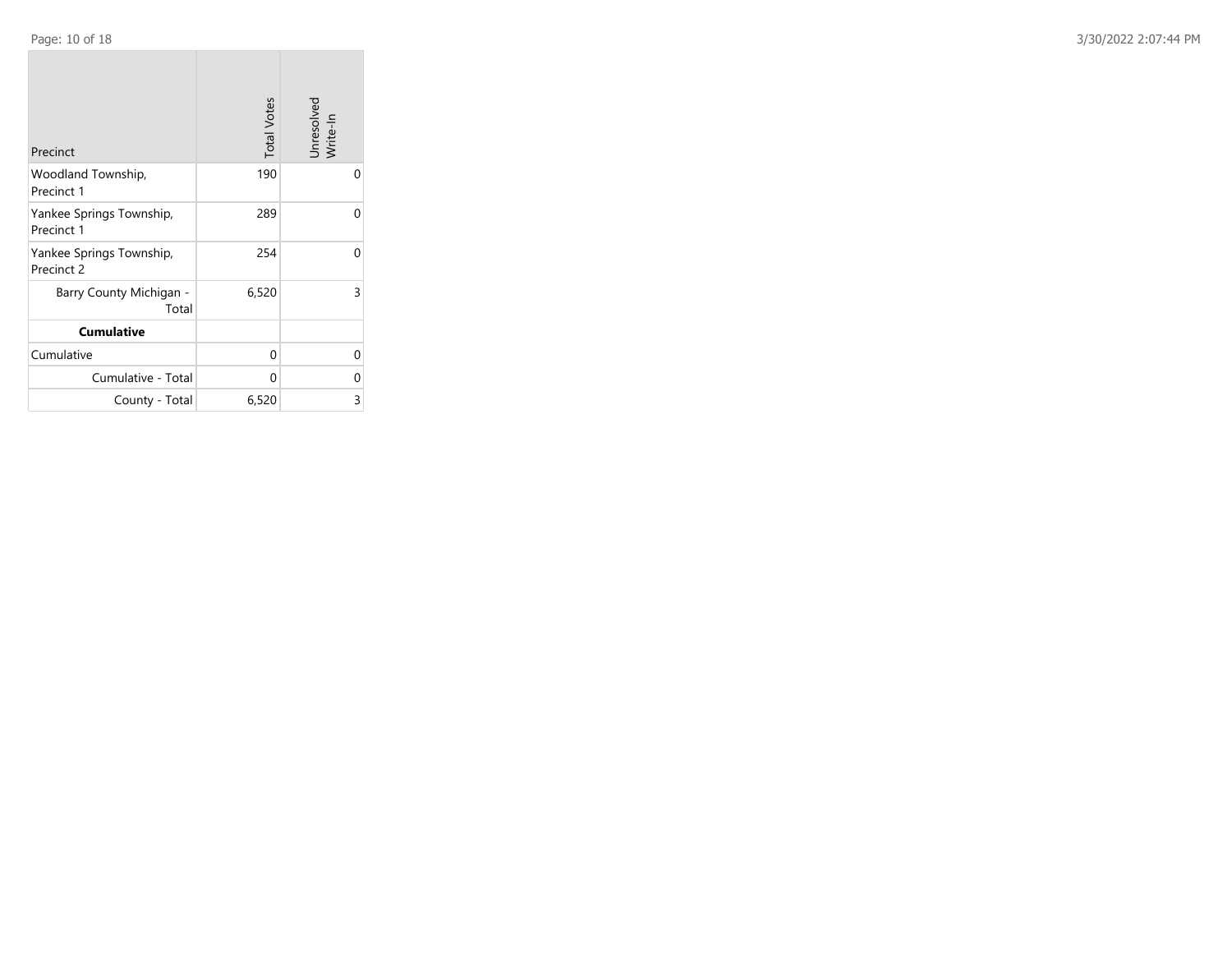### **President of the United States (REP) (Vote for 1) REP**

| Precinct                             | imes Cas | egistere |
|--------------------------------------|----------|----------|
| County                               |          |          |
| <b>Barry County Michigan</b>         |          |          |
| City of Hastings, Precinct 1         | 155      | 0        |
| City of Hastings, Precinct 2         | 72       | 0        |
| City of Hastings, Precinct 3         | 96       | 0        |
| City of Hastings, Precinct 4         | 128      | 0        |
| Assyria Township, Precinct 1         | 220      | 0        |
| Baltimore Township, Precinct         | 166      | 0        |
| Barry Township, Precinct 1           | 300      | 0        |
| Carlton Township, Precinct 1         | 254      | 0        |
| Castleton Township, Precinct<br>1    | 195      | 0        |
| Hastings Township, Precinct          | 301      | 0        |
| Hope Township, Precinct 1            | 258      | 0        |
| Irving Township, Precinct 1          | 319      | 0        |
| Johnstown Township,<br>Precinct 1    | 320      | 0        |
| Maple Grove Township,<br>Precinct 1  | 116      | 0        |
| Orangeville Township,<br>Precinct 1  | 318      | 0        |
| Prairieville Township, Precinct<br>1 | 277      | 0        |
| Rutland Township, Precinct 1         | 160      | 0        |
| Rutland Township, Precinct 2         | 187      | 0        |
| Thornapple Township,<br>Precinct 1   | 262      | 0        |
| Thornapple Township,<br>Precinct 2   | 210      | 0        |
| Thornapple Township,<br>Precinct 3   | 230      | 0        |

| Precinct                             | Mark Sanford<br>(REP) |  | Donald J. Trump<br>(REP) |  |
|--------------------------------------|-----------------------|--|--------------------------|--|
| County                               |                       |  |                          |  |
| <b>Barry County Michigan</b>         |                       |  |                          |  |
| City of Hastings, Precinct 1         | 4                     |  | 133                      |  |
| City of Hastings, Precinct 2         | 0                     |  | 67                       |  |
| City of Hastings, Precinct 3         | 0                     |  | 84                       |  |
| City of Hastings, Precinct 4         | 0                     |  | 120                      |  |
| Assyria Township, Precinct 1         | 1                     |  | 212                      |  |
| Baltimore Township, Precinct<br>1    | 0                     |  | 156                      |  |
| Barry Township, Precinct 1           | 4                     |  | 279                      |  |
| Carlton Township, Precinct 1         | 1                     |  | 231                      |  |
| Castleton Township, Precinct<br>1    | 2                     |  | 184                      |  |
| Hastings Township, Precinct<br>1     | 1                     |  | 277                      |  |
| Hope Township, Precinct 1            | 1                     |  | 244                      |  |
| Irving Township, Precinct 1          | $\overline{c}$        |  | 298                      |  |
| Johnstown Township,<br>Precinct 1    | 1                     |  | 301                      |  |
| Maple Grove Township,<br>Precinct 1  | 1                     |  | 106                      |  |
| Orangeville Township,<br>Precinct 1  | 0                     |  | 300                      |  |
| Prairieville Township, Precinct<br>1 | 3                     |  | 264                      |  |
| Rutland Township, Precinct 1         | 0                     |  | 150                      |  |
| Rutland Township, Precinct 2         | 0                     |  | 179                      |  |
| Thornapple Township,<br>Precinct 1   | 0                     |  | 239                      |  |
| Thornapple Township,<br>Precinct 2   | 3                     |  | 198                      |  |
| Thornapple Township,<br>Precinct 3   | 4                     |  | 206                      |  |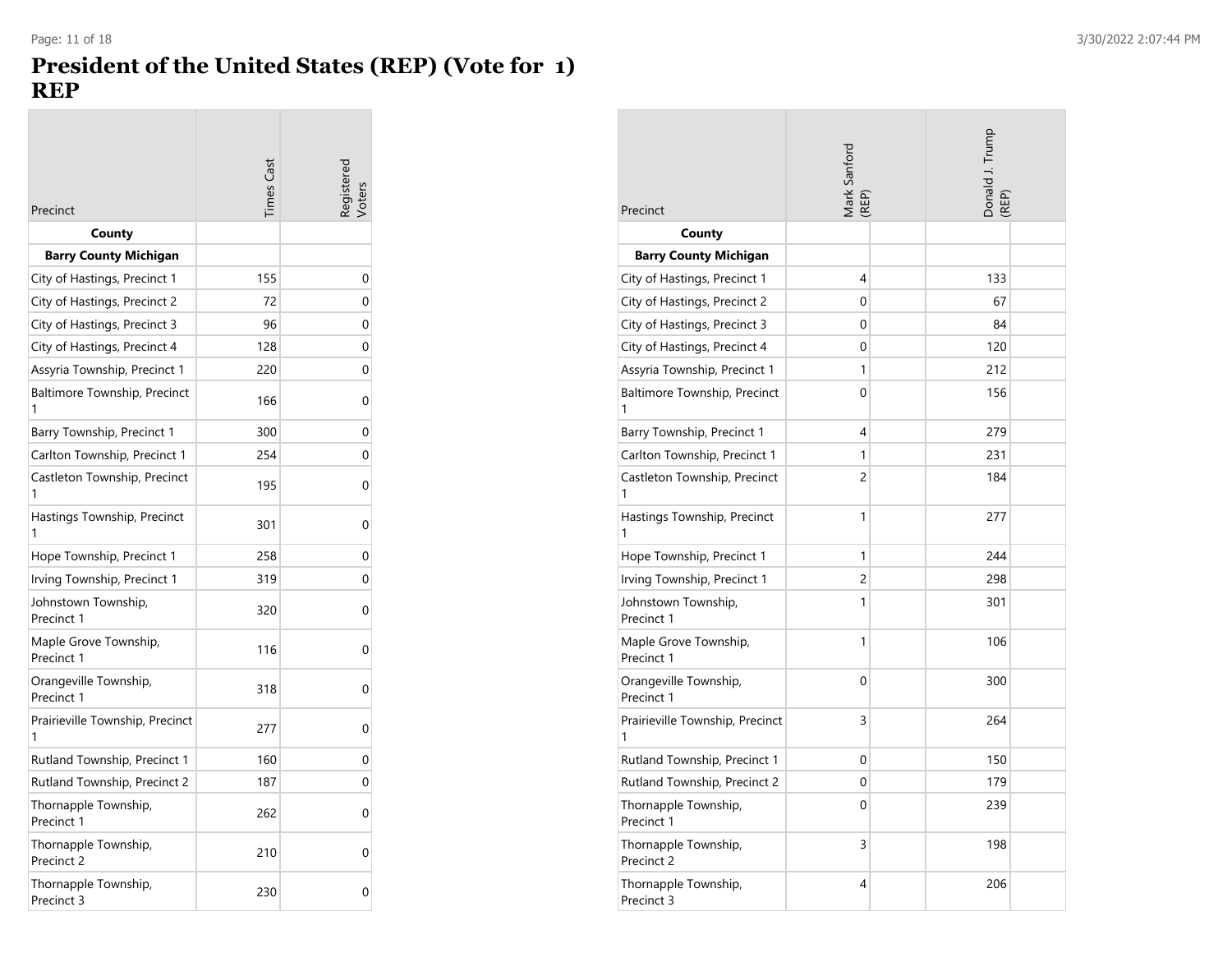| Precinct                             | Joe Walsh<br>(REP)  | Bill Weld<br>(REP) | Uncommitted<br>(REP) | <b>Total Votes</b> | Unresolved<br>Write-In |
|--------------------------------------|---------------------|--------------------|----------------------|--------------------|------------------------|
| County                               |                     |                    |                      |                    |                        |
| <b>Barry County Michigan</b>         |                     |                    |                      |                    |                        |
| City of Hastings, Precinct 1         | $\mathsf{O}\xspace$ | $\overline{c}$     | 11                   | 150                | 0                      |
| City of Hastings, Precinct 2         | 0                   | $\mathbf 0$        | 3                    | 70                 | $\pmb{0}$              |
| City of Hastings, Precinct 3         | 0                   | $\overline{c}$     | 10                   | 96                 | 0                      |
| City of Hastings, Precinct 4         | 0                   | $\mathbf{1}$       | 5                    | 126                | $\pmb{0}$              |
| Assyria Township, Precinct 1         | $\overline{c}$      | $\mathbf 0$        | 5                    | 220                | 0                      |
| Baltimore Township, Precinct<br>1    | $\mathbf{1}$        | $\mathbf{1}$       | 6                    | 164                | $\mathbf{1}$           |
| Barry Township, Precinct 1           | 0                   | 6                  | 8                    | 297                | $\mathbf{1}$           |
| Carlton Township, Precinct 1         | $\mathbf{1}$        | $\overline{4}$     | 17                   | 254                | $\mathbf 0$            |
| Castleton Township, Precinct<br>1    | $\mathbf{1}$        | $\mathbf{1}$       | 4                    | 192                | $\mathbf{1}$           |
| Hastings Township, Precinct<br>1     | $\mathbf{1}$        | $\overline{c}$     | 19                   | 300                | $\mathbf 0$            |
| Hope Township, Precinct 1            | 0                   | $\mathbf{1}$       | 8                    | 254                | $\boldsymbol{0}$       |
| Irving Township, Precinct 1          | $\mathbf{1}$        | $\overline{c}$     | 15                   | 318                | $\mathbf 0$            |
| Johnstown Township,<br>Precinct 1    | 3                   | $\mathbf{1}$       | 13                   | 319                | $\mathbf 0$            |
| Maple Grove Township,<br>Precinct 1  | 0                   | $\overline{c}$     | 3                    | 112                | $\overline{c}$         |
| Orangeville Township,<br>Precinct 1  | $\mathbf{1}$        | $\overline{c}$     | 13                   | 316                | $\boldsymbol{0}$       |
| Prairieville Township, Precinct<br>1 | $\mathbf{1}$        | $\mathbf{1}$       | $\overline{7}$       | 276                | $\boldsymbol{0}$       |
| Rutland Township, Precinct 1         | 0                   | $\overline{4}$     | 6                    | 160                | $\boldsymbol{0}$       |
| Rutland Township, Precinct 2         | $\overline{c}$      | $\overline{c}$     | $\overline{c}$       | 185                | $\pmb{0}$              |
| Thornapple Township,<br>Precinct 1   | $\mathbf{1}$        | $\overline{4}$     | 16                   | 260                | $\mathbf 0$            |
| Thornapple Township,<br>Precinct 2   | 3                   | $\mathbf 0$        | 5                    | 209                | $\mathbf{0}$           |
| Thornapple Township,<br>Precinct 3   | 3                   | 3                  | 13                   | 229                | $\mathbf 0$            |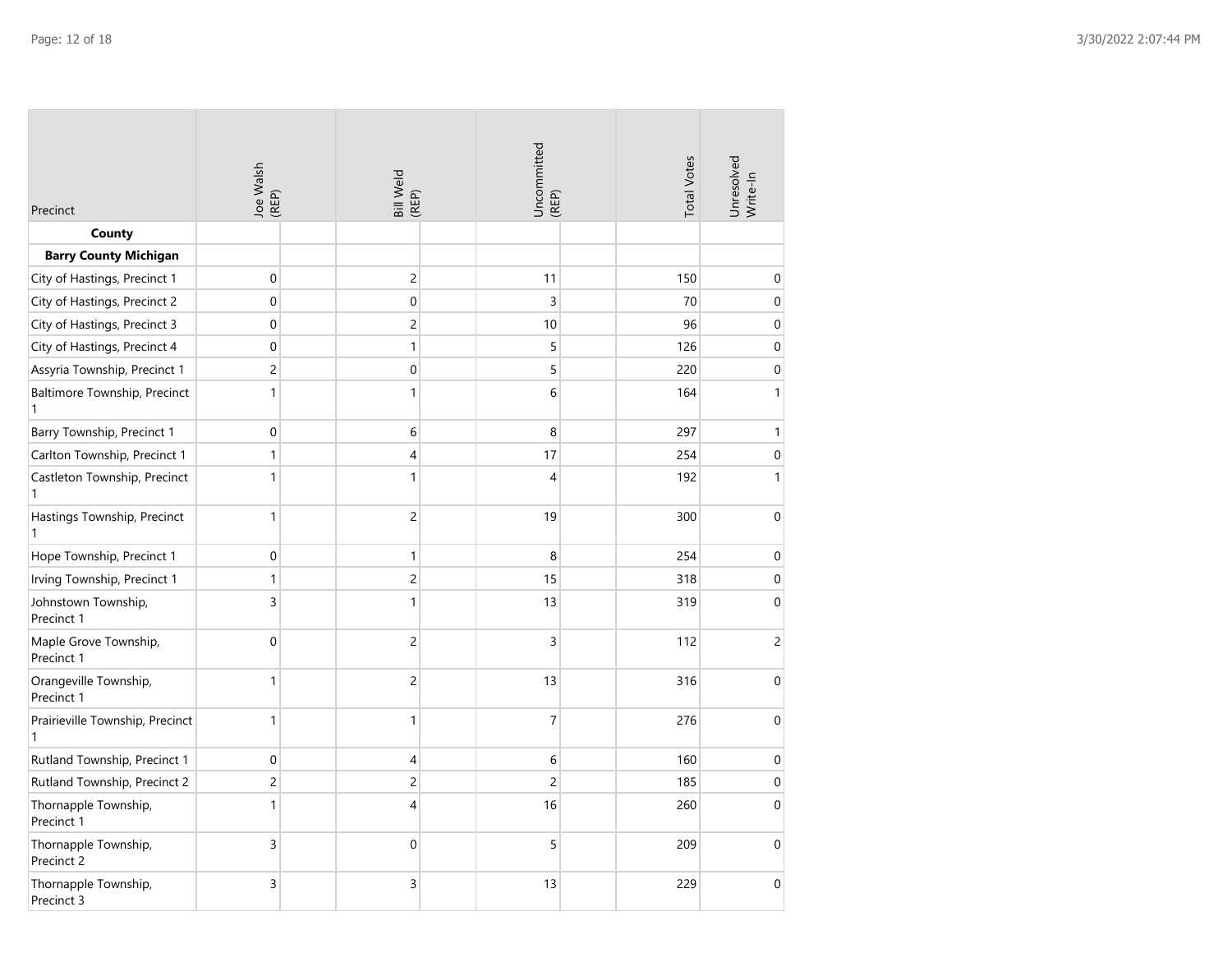**COL** 

 $\sim$ 

| Precinct                               | <b>Times Cast</b> | Registered<br>Voters |
|----------------------------------------|-------------------|----------------------|
| Woodland Township,<br>Precinct 1       | 196               | 0                    |
| Yankee Springs Township,<br>Precinct 1 | 292               | 0                    |
| Yankee Springs Township,<br>Precinct 2 | 237               | 0                    |
| Barry County Michigan -<br>Total       | 5,269             | $\Omega$             |
| <b>Cumulative</b>                      |                   |                      |
| Cumulative                             | 0                 | 0                    |
| Cumulative - Total                     | U                 | 0                    |
| County - Total                         | 5,269             | 0                    |

**COLLECT** 

| Precinct                               | Mark Sanford<br>(REP) |  | Donald J. Trump<br>(REP) |  |
|----------------------------------------|-----------------------|--|--------------------------|--|
| Woodland Township,<br>Precinct 1       | 1                     |  | 178                      |  |
| Yankee Springs Township,<br>Precinct 1 | 3                     |  | 275                      |  |
| Yankee Springs Township,<br>Precinct 2 | $\overline{2}$        |  | 220                      |  |
| Barry County Michigan -<br>Total       | 34                    |  | 4,901                    |  |
| <b>Cumulative</b>                      |                       |  |                          |  |
| Cumulative                             | $\Omega$              |  | 0                        |  |
| Cumulative - Total                     | 0                     |  | 0                        |  |
| County - Total                         | 34                    |  | 4,901                    |  |

 $\sim$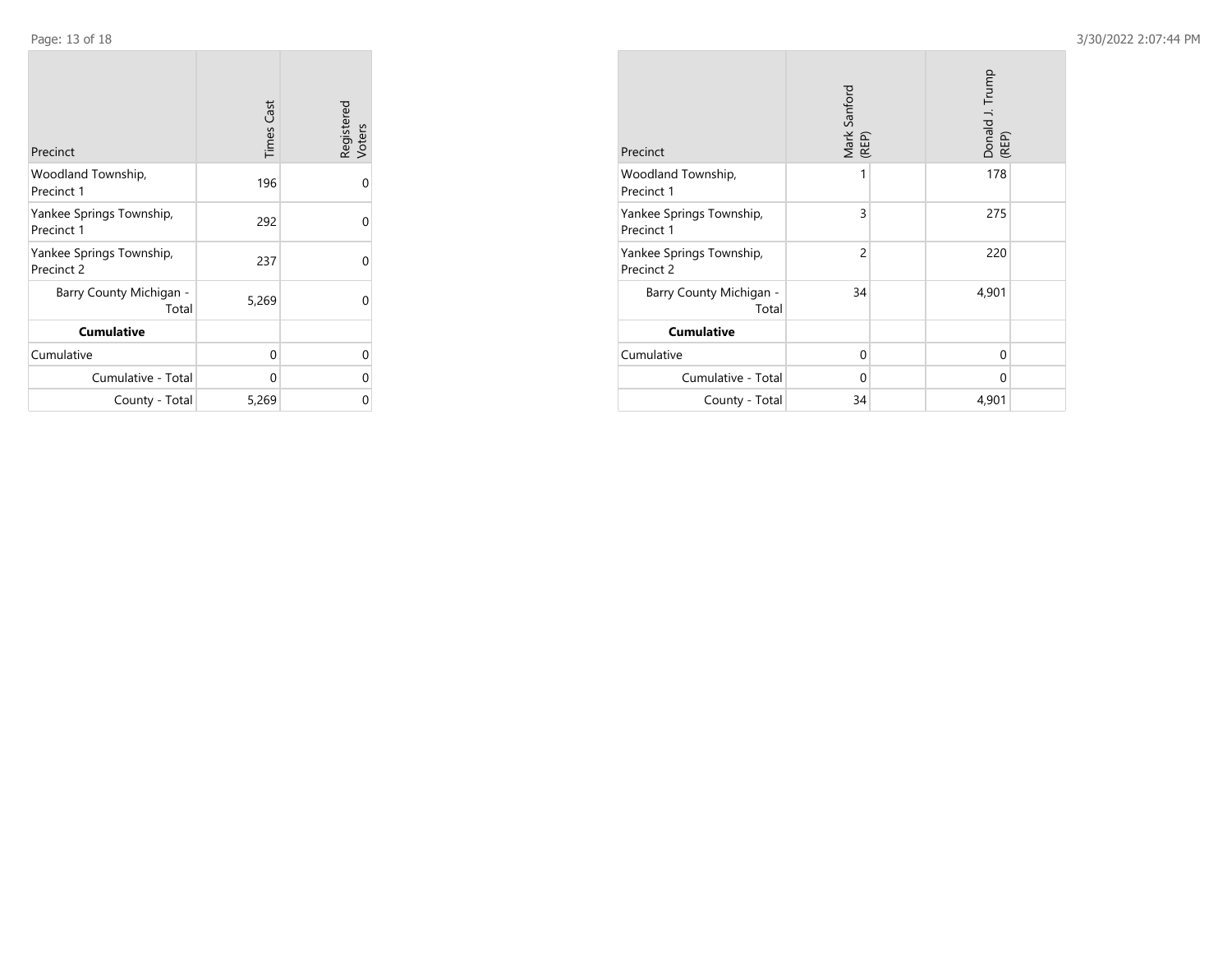| Precinct                               | Joe Walsh<br>(REP) | Bill Weld<br>(REP) | Uncommitted<br>(REP) | <b>Total Votes</b> | Unresolved<br>Write-In |
|----------------------------------------|--------------------|--------------------|----------------------|--------------------|------------------------|
| Woodland Township,<br>Precinct 1       | 2                  |                    | 11                   | 193                | 0                      |
| Yankee Springs Township,<br>Precinct 1 | $\Omega$           | 5                  | 8                    | 291                | $\Omega$               |
| Yankee Springs Township,<br>Precinct 2 | 2                  | $\mathbf 0$        | 10                   | 234                | $\Omega$               |
| Barry County Michigan -<br>Total       | 25                 | 47                 | 218                  | 5,225              | 5                      |
| <b>Cumulative</b>                      |                    |                    |                      |                    |                        |
| Cumulative                             | 0                  | $\Omega$           | 0                    | 0                  | 0                      |
| Cumulative - Total                     | $\Omega$           | $\Omega$           | $\Omega$             | 0                  | $\Omega$               |
| County - Total                         | 25                 | 47                 | 218                  | 5,225              | 5                      |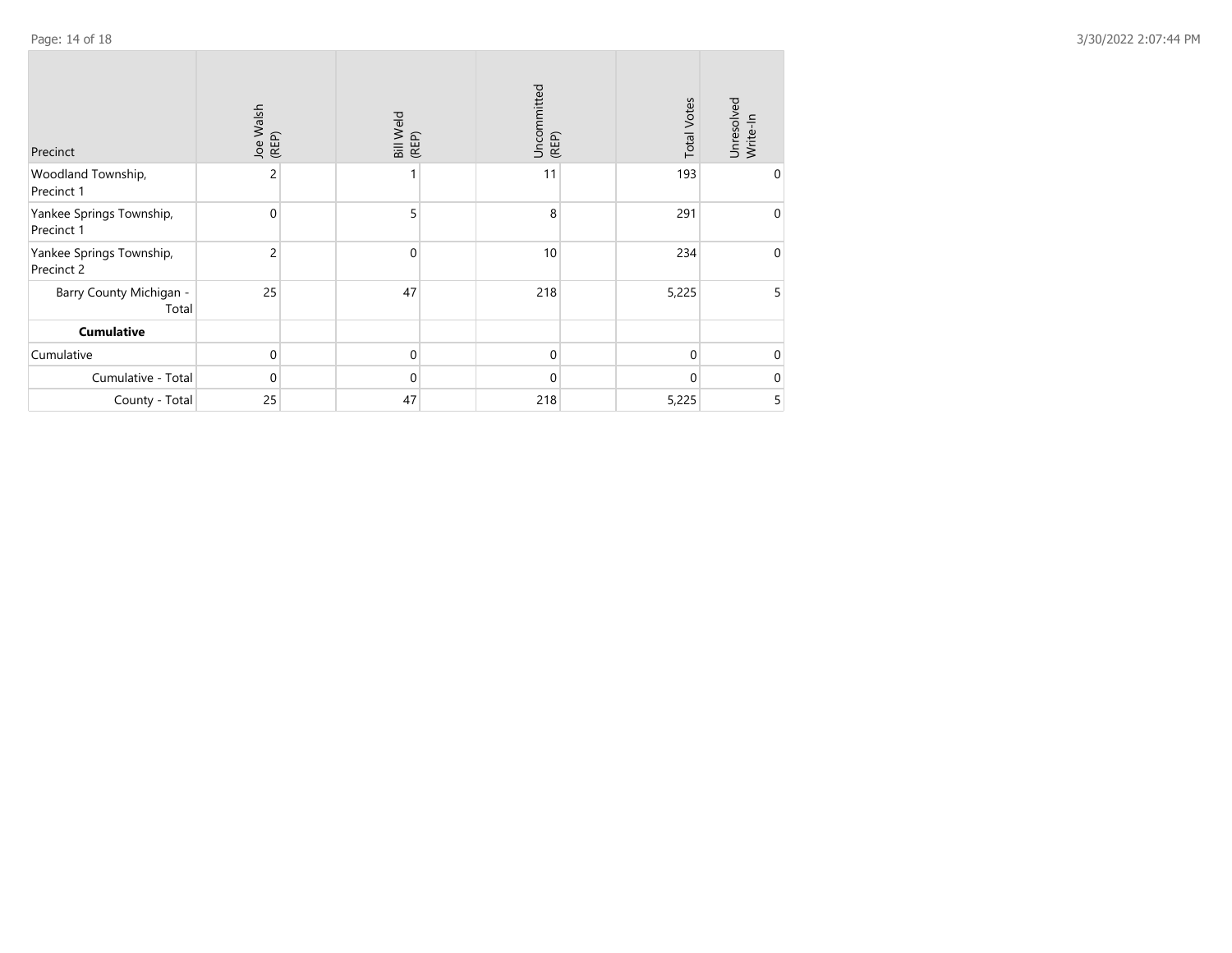## **Barry County E-911 Operating Millage (Vote for 1)**

|                                      | imes Cast | egistere |
|--------------------------------------|-----------|----------|
| Precinct                             |           |          |
| County                               |           |          |
| <b>Barry County Michigan</b>         |           |          |
| City of Hastings, Precinct 1         | 431       | 0        |
| City of Hastings, Precinct 2         | 248       | 0        |
| City of Hastings, Precinct 3         | 273       | 0        |
| City of Hastings, Precinct 4         | 428       | 0        |
| Assyria Township, Precinct 1         | 384       | 0        |
| Baltimore Township, Precinct<br>1    | 354       | 0        |
| Barry Township, Precinct 1           | 707       | 0        |
| Carlton Township, Precinct 1         | 490       | 0        |
| Castleton Township, Precinct         | 483       | 0        |
| Hastings Township, Precinct          | 660       | 0        |
| Hope Township, Precinct 1            | 632       | 0        |
| Irving Township, Precinct 1          | 660       | 0        |
| Johnstown Township,<br>Precinct 1    | 677       | 0        |
| Maple Grove Township,<br>Precinct 1  | 219       | 0        |
| Orangeville Township,<br>Precinct 1  | 691       | 0        |
| Prairieville Township, Precinct<br>1 | 781       | 0        |
| Rutland Township, Precinct 1         | 391       | 0        |
| Rutland Township, Precinct 2         | 526       | 0        |
| Thornapple Township,<br>Precinct 1   | 540       | 0        |
| Thornapple Township,<br>Precinct 2   | 417       | 0        |
| Thornapple Township,<br>Precinct 3   | 646       | 0        |

| Precinct                             | Yes | $\frac{1}{2}$ | <b>Total Votes</b> |
|--------------------------------------|-----|---------------|--------------------|
| County                               |     |               |                    |
| <b>Barry County Michigan</b>         |     |               |                    |
| City of Hastings, Precinct 1         | 293 | 117           | 410                |
| City of Hastings, Precinct 2         | 157 | 83            | 240                |
| City of Hastings, Precinct 3         | 184 | 75            | 259                |
| City of Hastings, Precinct 4         | 311 | 98            | 409                |
| Assyria Township, Precinct 1         | 193 | 167           | 360                |
| Baltimore Township, Precinct<br>1    | 207 | 145           | 352                |
| Barry Township, Precinct 1           | 450 | 227           | 677                |
| Carlton Township, Precinct 1         | 288 | 188           | 476                |
| Castleton Township, Precinct<br>1    | 301 | 170           | 471                |
| Hastings Township, Precinct<br>1     | 414 | 231           | 645                |
| Hope Township, Precinct 1            | 402 | 198           | 600                |
| Irving Township, Precinct 1          | 379 | 255           | 634                |
| Johnstown Township,<br>Precinct 1    | 383 | 268           | 651                |
| Maple Grove Township,<br>Precinct 1  | 115 | 97            | 212                |
| Orangeville Township,<br>Precinct 1  | 402 | 263           | 665                |
| Prairieville Township, Precinct<br>1 | 485 | 258           | 743                |
| Rutland Township, Precinct 1         | 246 | 132           | 378                |
| Rutland Township, Precinct 2         | 356 | 149           | 505                |
| Thornapple Township,<br>Precinct 1   | 318 | 193           | 511                |
| Thornapple Township,<br>Precinct 2   | 247 | 152           | 399                |
| Thornapple Township,<br>Precinct 3   | 442 | 179           | 621                |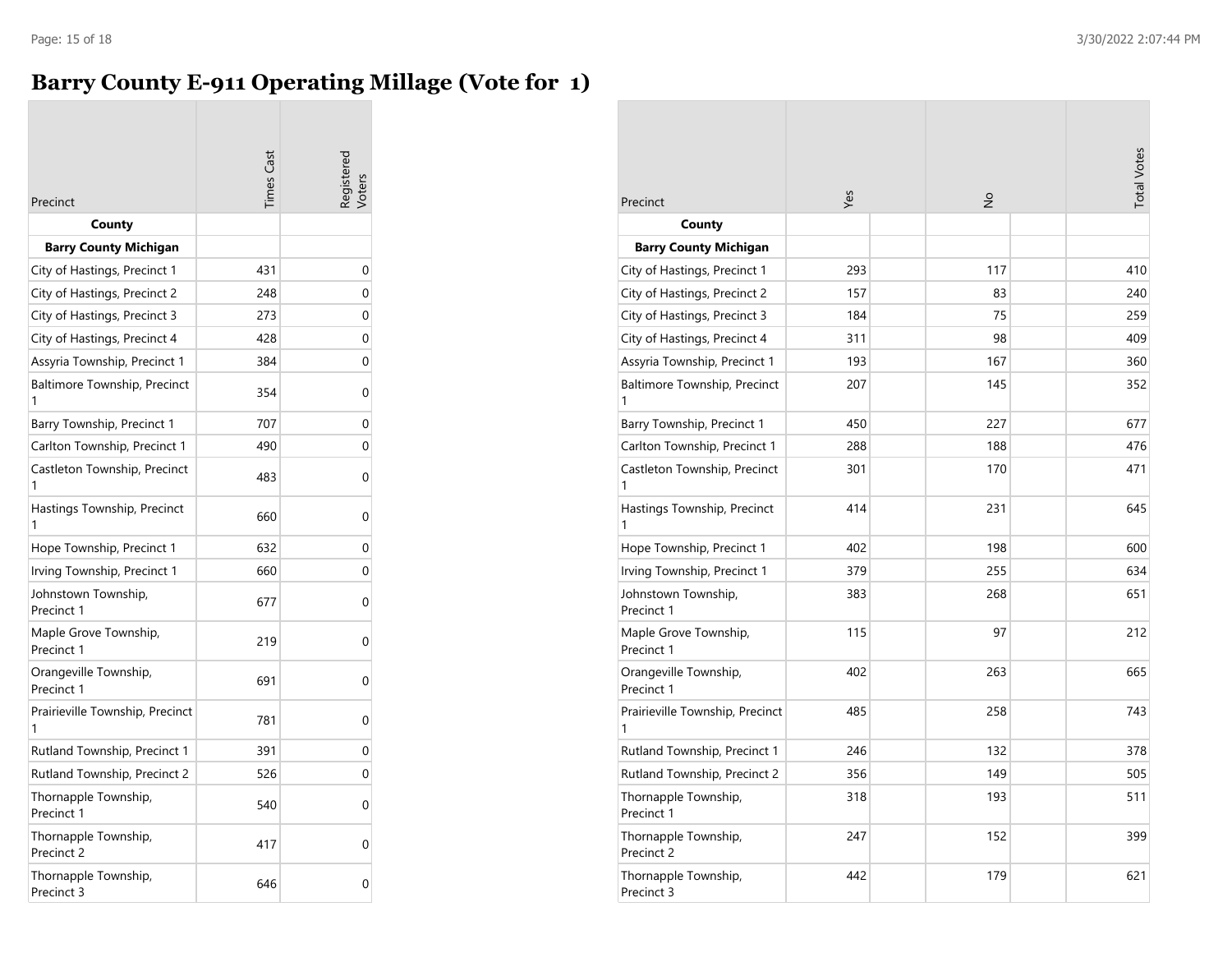**COL** 

| Precinct                             |   |
|--------------------------------------|---|
| County                               |   |
| <b>Barry County Michigan</b>         |   |
| City of Hastings, Precinct 1         | 0 |
| City of Hastings, Precinct 2         | 0 |
| City of Hastings, Precinct 3         | 0 |
| City of Hastings, Precinct 4         | 0 |
| Assyria Township, Precinct 1         | 0 |
| Baltimore Township, Precinct<br>1    | 0 |
| Barry Township, Precinct 1           | 0 |
| Carlton Township, Precinct 1         | 0 |
| Castleton Township, Precinct<br>1    | 0 |
| Hastings Township, Precinct<br>1     | 0 |
| Hope Township, Precinct 1            | 0 |
| Irving Township, Precinct 1          | 0 |
| Johnstown Township,<br>Precinct 1    | 0 |
| Maple Grove Township,<br>Precinct 1  | 0 |
| Orangeville Township,<br>Precinct 1  | 0 |
| Prairieville Township, Precinct<br>1 | 0 |
| Rutland Township, Precinct 1         | 0 |
| Rutland Township, Precinct 2         | 0 |
| Thornapple Township,<br>Precinct 1   | 0 |
| Thornapple Township,<br>Precinct 2   | 0 |
| Thornapple Township,<br>Precinct 3   | 0 |

the property of the

m.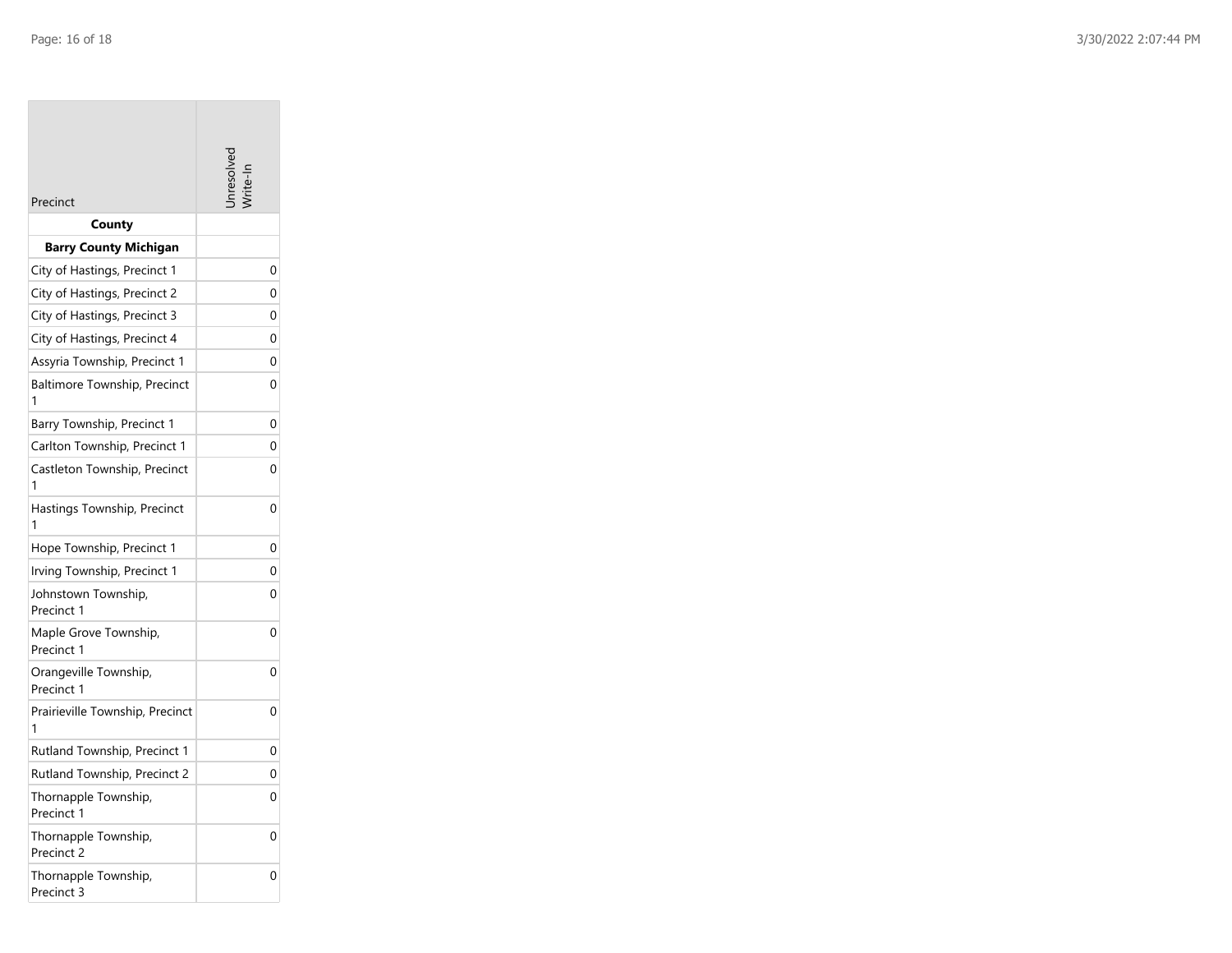**College** 

| Precinct                               | <b>Times Cast</b> | Registered<br>Voters |
|----------------------------------------|-------------------|----------------------|
| Woodland Township,<br>Precinct 1       | 400               | $\Omega$             |
| Yankee Springs Township,<br>Precinct 1 | 598               | 0                    |
| Yankee Springs Township,<br>Precinct 2 | 512               | 0                    |
| Barry County Michigan -<br>Total       | 12,148            | 0                    |
| <b>Cumulative</b>                      |                   |                      |
| Cumulative                             | 0                 | 0                    |
| Cumulative - Total                     | 0                 | 0                    |
| County - Total                         | 12,148            | 0                    |

| Precinct                               | Yes      | $\frac{1}{2}$ | <b>Total Votes</b> |
|----------------------------------------|----------|---------------|--------------------|
| Woodland Township,<br>Precinct 1       | 247      | 135           | 382                |
| Yankee Springs Township,<br>Precinct 1 | 374      | 186           | 560                |
| Yankee Springs Township,<br>Precinct 2 | 322      | 168           | 490                |
| Barry County Michigan -<br>Total       | 7,516    | 4,134         | 11,650             |
| <b>Cumulative</b>                      |          |               |                    |
| Cumulative                             | $\Omega$ | $\mathbf 0$   | $\Omega$           |
| Cumulative - Total                     | $\Omega$ | 0             | $\Omega$           |
| County - Total                         | 7,516    | 4,134         | 11,650             |